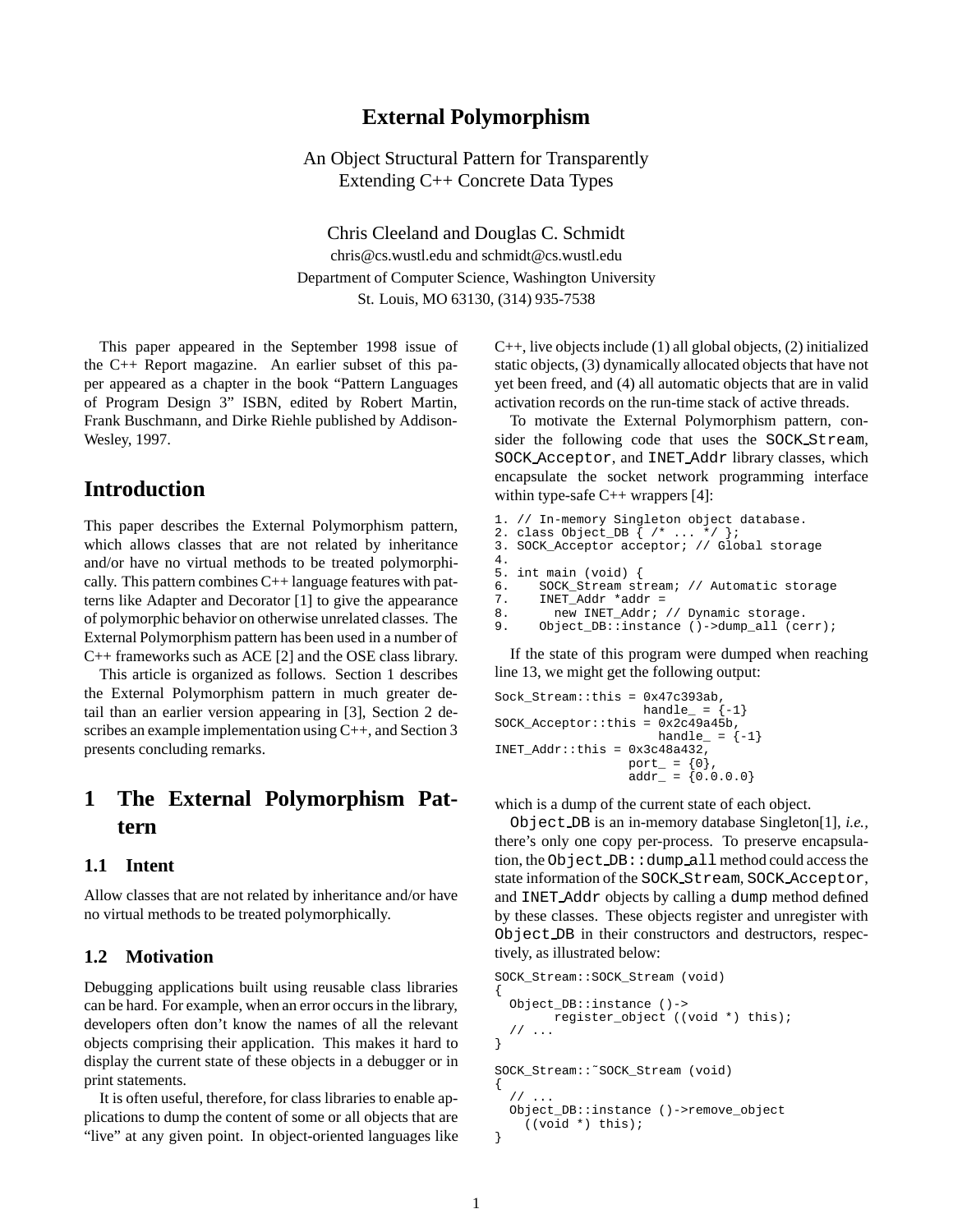Implementing Object DB in a statically-typed language like C++ requires the resolution of the following forces that constrain the solution:

- 1. *Space efficiency* the solution must not constrain the storage layout of existing objects. In particular, classes having no virtual methods, *i.e.*, "concrete data types" [5], must not be forced to add a virtual table pointer (vptr).
- 2. *Polymorphism* all library objects must be accessed in a uniform manner.

The remainder of this section describes and evaluates three solutions for implementing the Object DB facility. The first two solutions exhibit several common traps and pitfalls. The third solution employs the External Polymorphism pattern to avoid the problems with the first two approaches.

## **1.3 Common Traps and Pitfalls**

The limitations with two "obvious" ways of implementing the functionality of Object DB for statically-typed objectoriented programming languages (such as C++ or Eiffel) are presented below.

#### **1.3.1 Tree-based Class Library Solution**

"Tree-based" class libraries [6] have a common class, such as class Object, that forms the root of all inheritance hierarchies. For these types of class libraries, the typical polymorphic solution is to add a pure virtual method called dump into the root class. Each subclass in the library could then override the dump method to display subclass-specific state, as shown in Figure 1. Using this approach, implementing



Figure 1: Object Model for Tree-based Solution

Object DB::dump all is straightforward:<sup>1</sup>

```
void
Object_DB::dump_all (void)
{
 struct DumpObject {
    void operator ()(const Object &obj) {
      obj->dump ();
    }
  };
  // Dump all the objects in the table.
  for_each (this->object_table_.begin (),
            this->object_table_.end (),
            DumpObject ());
}
```
There are several drawbacks to the tree-based solution, however:

**1. It requires access to the source code:** It also requires the ability to modify it and the ability to maintain the modified code. Languages like C++ that do not allow methods to be added transparently to base classes are hard to extend in this manner. Other OO languages, such as Smalltalk and Objective-C, do not require programmers to have the source code in order to augment an interface or modify existing behaviors.

**2. It requires all classes to inherit from a common root class:** Conventional wisdom deprecates single root treebased class library design strategy in languages like C++ [6, 7]. For instance, inheriting from a common root object complicates integration with third-party libraries. Moreover, the tree-based approach makes it hard to use subsets of library functionality without including many unnecessary headers and library code modules. For these reasons, the Standard Template Library [7] from the ISO/ANSI C++ draft specifically avoids inheriting from a single root class.

**3. It may require changes to storage layout:** For C++ libraries, all objects with virtual methods must contain vptrs in their storage layout. This extra vptr may not be feasible for class libraries that contain "concrete data types," such as classes for complex numbers, stacks and queues, and interprocess communication (IPC) interfaces [4]. The complicating factor for concrete data types is that they do not contain any virtual methods. Since virtual methods and inheritance are the C++ language mechanisms that support polymorphism, a concrete data type is— *by definition* precluded from using those mechanisms to specialize the dump method.

Concrete data types are commonly used in C++ libraries like STL to enhance:

- *Performance e.g.,* all method dispatching is static rather than dynamic (static dispatching also enables method inlining);
- *Storage efficiency e.g.,* some objects cannot afford the space required for a virtual pointer for each instance;
- *Storage compatibility e.g.,* ensure object layouts are compatible with C;
- *Flexibility e.g.,* to facilitate the placement of concrete data objects in shared memory.

<sup>&</sup>lt;sup>1</sup> Standard Template Library [7] classes are used wherever possible in examples, based on information in [8].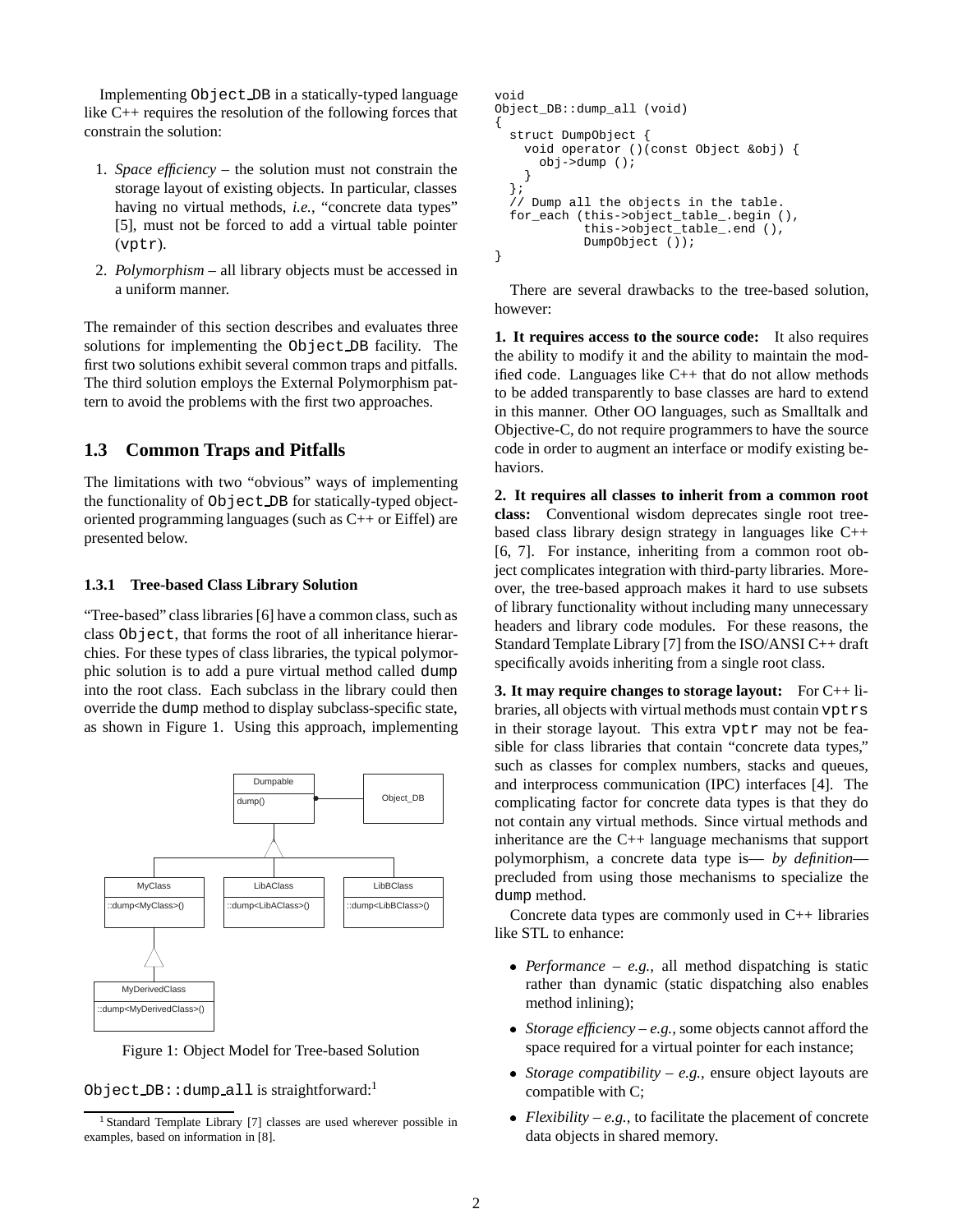Therefore, for libraries that have concrete data types, it may not be feasible to implement Object DB by using a common root class.

Of the three drawbacks described above, the first two are relatively independent of the programming language. The third drawback is specific to C++.

#### **1.3.2 Static Type Encoding Solution (Brute-Force)**

One way to avoid the drawbacks with the tree-based class library design is to modify the interface of Object DB. The revised approach is shown in Figure 2. As shown below, the



Figure 2: Object Model for "Brute-Force" Solution

brute-force approach explicitly allows objects of each different type in the class library to register and remove themselves, as follows:

```
class Object_DB
{
public:
  void register_SOCK_Stream (SOCK_Stream*);
  void register_SOCK_Acceptor (SOCK_Acceptor*);
  void register_INET_Addr (INET_Addr *);
  // ...
private:
  list<SOCK_Stream> SOCK_stream_table_;
  list<SOCK_Acceptor> SOCK_Acceptor_table_;
  list<INET_Addr> INET_Addr_table_;
  // ...
};
```
In this scheme the Object DB::dump all method could be written as follows:

```
void
Object_DB::dump_all ()
{
  template <class T>
  struct Dump {
    void operator ()(const T &t) {
      t->dump (); // virtual method call
    }
  };
  for_each (SOCK_stream_table_.begin (),
            SOCK_stream_table_.end (),
```

```
Dump<SOCK_Stream> ());
for_each (SOCK_Acceptor_table_.begin (),
          SOCK_Acceptor_table_.end (),
          Dump<SOCK_Acceptor> ());
for_each (INET_Addr_table_.begin (),
          INET_Addr_.end (),
          Dump<INET_Addr> ());
```
// ... }

Although it eliminates the need for a common ancestor used by the tree-based solution, the brute-force approach of enumerating all types in the system is clearly tedious and fragile. Thus, by eliminating the common ancestor, the following problems arise:

- *Tedious maintenance* Any time a class is added or removed from the library the interface and implementation of Object DB must change. Considerable effort is required to maintain this scheme for large class libraries that evolve over time.
- *Error-prone* This approach is potentially error-prone if a developer forgets to add the necessary class-specific dump code to the Object DB::dump all method.
- *Integration difficulties* The brute-force solution does not simplify integrating separately developed libraries because Object DB must be re-written for each combination of libraries.

## **1.4 Solution: the External Polymorphism Pattern**

A more efficient and transparent way to extend concrete data types is to use the *External Polymorphism pattern*. This pattern allows classes that are not related by inheritance and/or have no virtual methods to be treated polymorphically. It resolves the forces of object layout efficiency (*e.g.,* no vptrs in concrete data types) and polymorphism (*e.g.,* all library objects can be treated in a uniform way) that rendered the previous solutions inadequate. By using this pattern, we'll be able to reclaim the conceptual elegance of the polymorphic solution in Section 1.3.1, while still maintaining the storage efficiency and performance benefits of the solution in Section 1.3.2.

Figure 3 shows the object model for the External Polymorphism solution. Notice that it combines the best aspects of the strategies discussed in Sections 1.3.1 and 1.3.2. Using the External Polymorphism pattern, Dumpable and Dumpable Adapter combine to form the Tree model's Dumpable (see Figure 1). The template function ::dump<*AnyType*> (shown in Figure 3 as a globally-scoped member function on each class) replaces the overloading of the virtual dump method in the Tree model, thus eliminating the vtbl for *AnyType*.

The key to applying the External Polymorphism pattern is to define an abstract base class called Dumpable that contains a pure virtual dump method: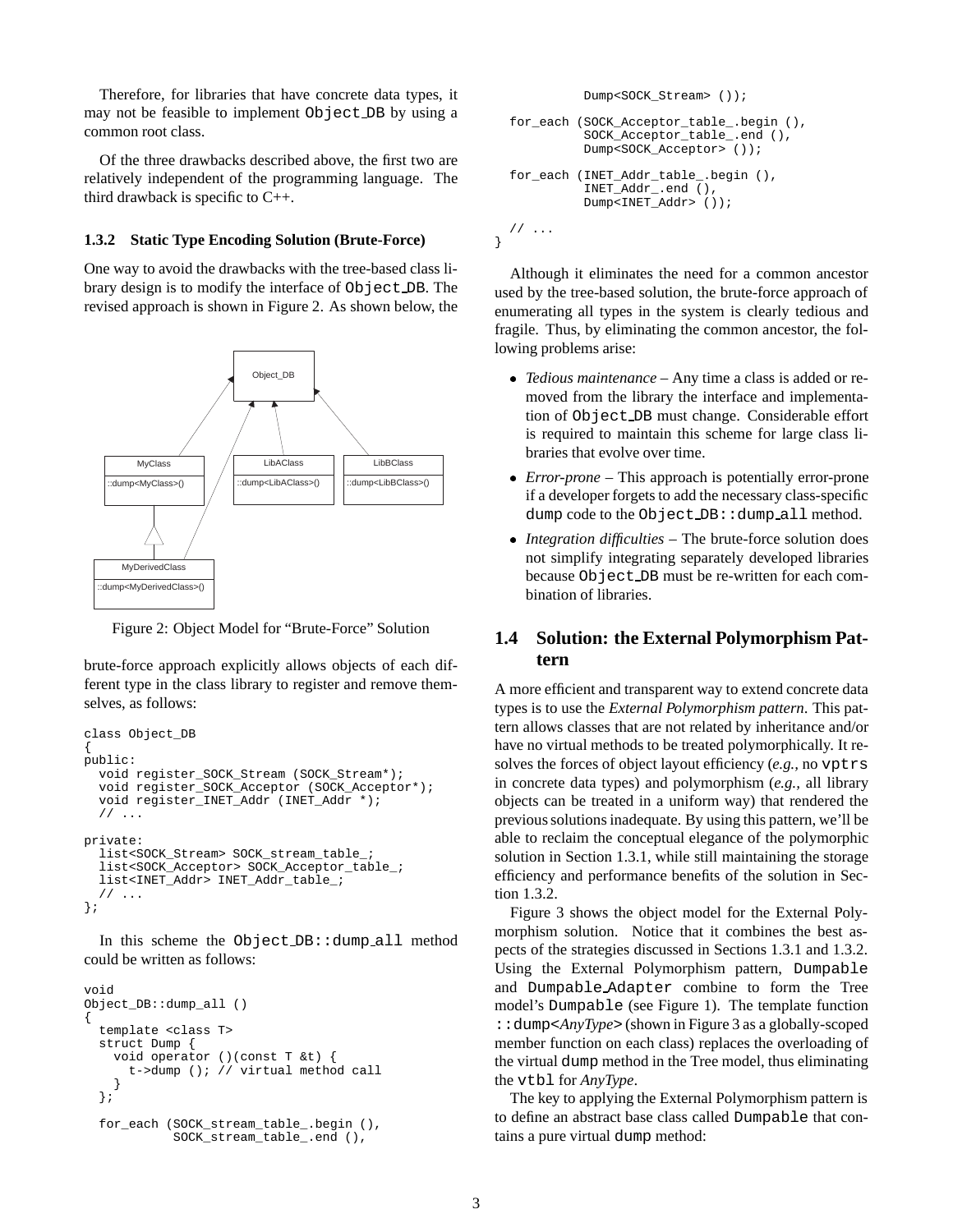

Figure 3: Object-Model of External Polymorphism Solution

```
// Define the external polymorphic functionality.
class Dumpable
{
public:
 virtual void dump (void) = 0;
  virtual ˜Dumpable (void);
};
```
This class provides an abstract base class interface that can be used uniformly for all objects that are "dumpable." A subclass of this base class then provides a "concrete dumpable" type defined by the following template wrapper function:

```
template <class T> void
dump (const T *t)
{
  t - >dump ();
}
```
This template function forwards the dump method call to the object. This allows the dump method to be used if it is defined on template class T. Otherwise, we can define a new dump<> function for a class and overload or supply missing functionality to dump the state of T.

The following Adapter makes any class with a dump method accessible through Dumpable's interface:

```
template <class T>
class Dumpable_Adapter : public Dumpable
{
public:
 Dumpable_Adapter (T *t): this_ (t) {}
  virtual void dump (void) {
    // Delegate to the global dump<T> function
    dump<T> (this_);
  }
private:
 T *this_;
};
```
This solution uses  $C_{++}$  templates for the following reasons:

 *To ensure type-safety* – the compiler can detect typemismatches at template instantiation time.

- *To eliminate the need for class* T *to inherit from a common base class* – this is useful for integrating third-party classes, where it is not possible to modify the code.
- *To improve performance e.g.,* by allowing the dump<T> template function (and the T::dump method) to be inlined to eliminate forwarding overhead.

By applying the External Polymorphism pattern, the Object DB::dump all method looks almost identical to the original polymorphic one shown in Section 1.3.1:

```
void
Object_DB::dump_all (void)
{
  struct DumpDumpable {
    void operator () (const Dumpable &dump_obj) {
      dump_obj->dump (); // virtual method call
    }
  };
  for_each (this->object_table_.begin (),
            this->object_table_.end (),
            DumpDumpable ());
}
```
The key difference is that instead of iterating over a collection of Object\*'s, this new scheme iterates over a collection of Dumpable\*'s. We can now treat all objects uniformly through a common ancestor (Dumpable) without forcing objects to inherit from a single root class. Essentially, the vptr that would have been stored in the target object is moved into the Dumpable object. The key benefit is that the flexibility provided by a vptr can be added transparently without changing the storage layout of the original objects.

## **1.5 Applicability**

Use the External Polymorphism pattern when:

- 1. Your class libraries contain concrete data types that cannot inherit from a common base class that contains virtual methods; and
- 2. The behavior of your class libraries can be simplified significantly if you can treat all objects in a polymorphic manner.

Do not use the External Polymorphism pattern when

- 1. Your class libraries already contain abstract data types that inherit from common base classes and contain virtual methods; and
- 2. Your programming language or programming environment allows methods to be added to classes dynamically.

#### **1.6 Structure and Participants**

The following describes the roles of the participants illustrated in Figure 4.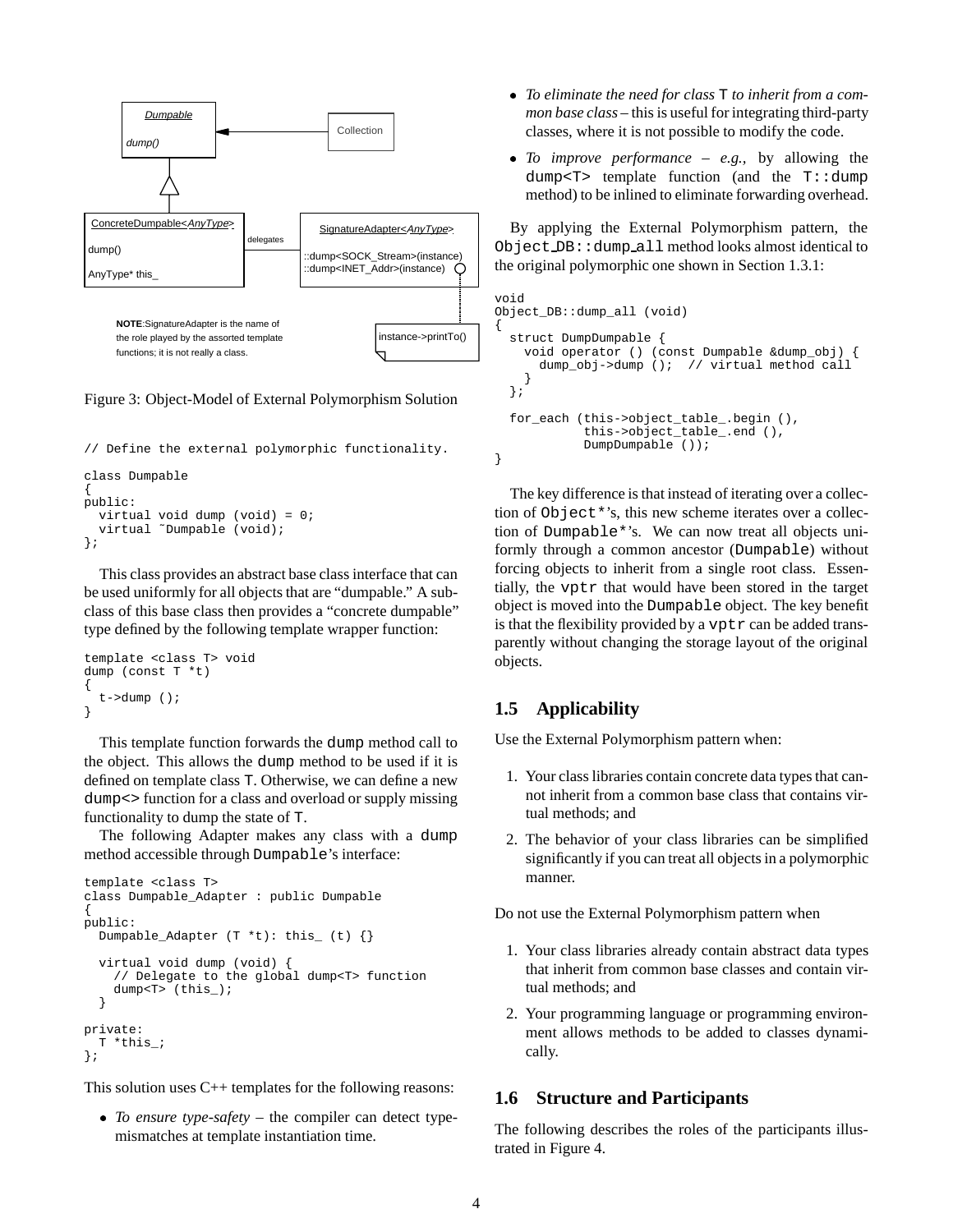

Figure 4: Structure of Participants in the External Polymorphism Pattern

#### **Common (**Dumpable**):**

 This abstract base class defines an abstract interface that defines the common pure virtual request method(s) that will be treated polymorphically by clients.

#### **Common Adapter**<**Concrete**<sup>&</sup>gt; **(**Dumpable Adapter**):**

 This template subclass of Dumpable implements the pure virtual request method(s) defined in the Common base class. A typical implementation will simply forward the virtual call to the specific request method in the parameterized class. If the signatures of methods in the Concrete class don't match those of the Common it may be necessary to use the Adapter pattern [1] to make them conform.

#### **Access Method (**::dump<>**):**

 The template function forwards requests to the object. In some cases, *e.g.*, where the signature of specific\_request is consistent, this feature may not be needed. However, if specific request has different signatures within several Concrete classes, the access method can be used to insulate such differences from the Common Adapter.

#### **Concrete (**SOCK Stream**,** SOCK Acceptor**):**

 The Concrete classes in this pattern define one or more specific\_request methods that perform the desired tasks. Although Concrete classes are not related by inheritance, the External Polymorphism pattern make it possible to treat all or some of their methods polymorphically.

#### **Collection (**Object DB**):**

 The Collection maintains a table of all the Common objects that are currently active in the program. This table can be iterated over to "polymorphically" apply operations to all Common objects (*e.g.,* to dump them).

# **1.7 Collaborations**

The External Polymorphism pattern is typically used by having a function call a virtual request method(s) through a polymorphic Common\*. Each of those methods, in turn, forwards to the corresponding specific request method of the Concrete class via the Common Adapter. Figure 5 shows an interaction diagram for this collaboration.



Figure 5: Interaction Diagram for Collaborators in External Polymorphism Pattern

## **1.8 Consequences**

The External Polymorphism pattern has the following benefits:

**Transparent:** Classes that were not originally designed to work together can be extended relatively transparently so they can be treated polymorphically. In particularly, the object layouts need not be changed by adding virtual pointers.

**Flexible:** It's possible to polymorphically extend otherwise non-extensible data types, such as int or double, when the pattern is implemented in a language supporting parameterized types (*e.g.,* C++ templates).

**Peripheral:** Because the pattern establishes itself on the fringes of existing classes, it's easy to use conditional compilation to remove all trace of this pattern. This feature is particularly useful for frameworks that use the External Polymorphism pattern solely for debugging purposes.

However, this pattern has the following drawbacks:

**Unstable:** All of the methods in the Common and Common Adapter must track changes to methods in the Concrete classes.

**Obtrusive:** It may be necessary to modify the source code of existing library classes to insert/remove pointers to Common classes.

**Inefficient:** Extra overhead is increased due to multiple forwarding from virtual methods in the Common Adapter object to the corresponding methods in the Concrete object. However, using inline methods for the Concrete class will reduce this overhead to a single virtual method dispatch.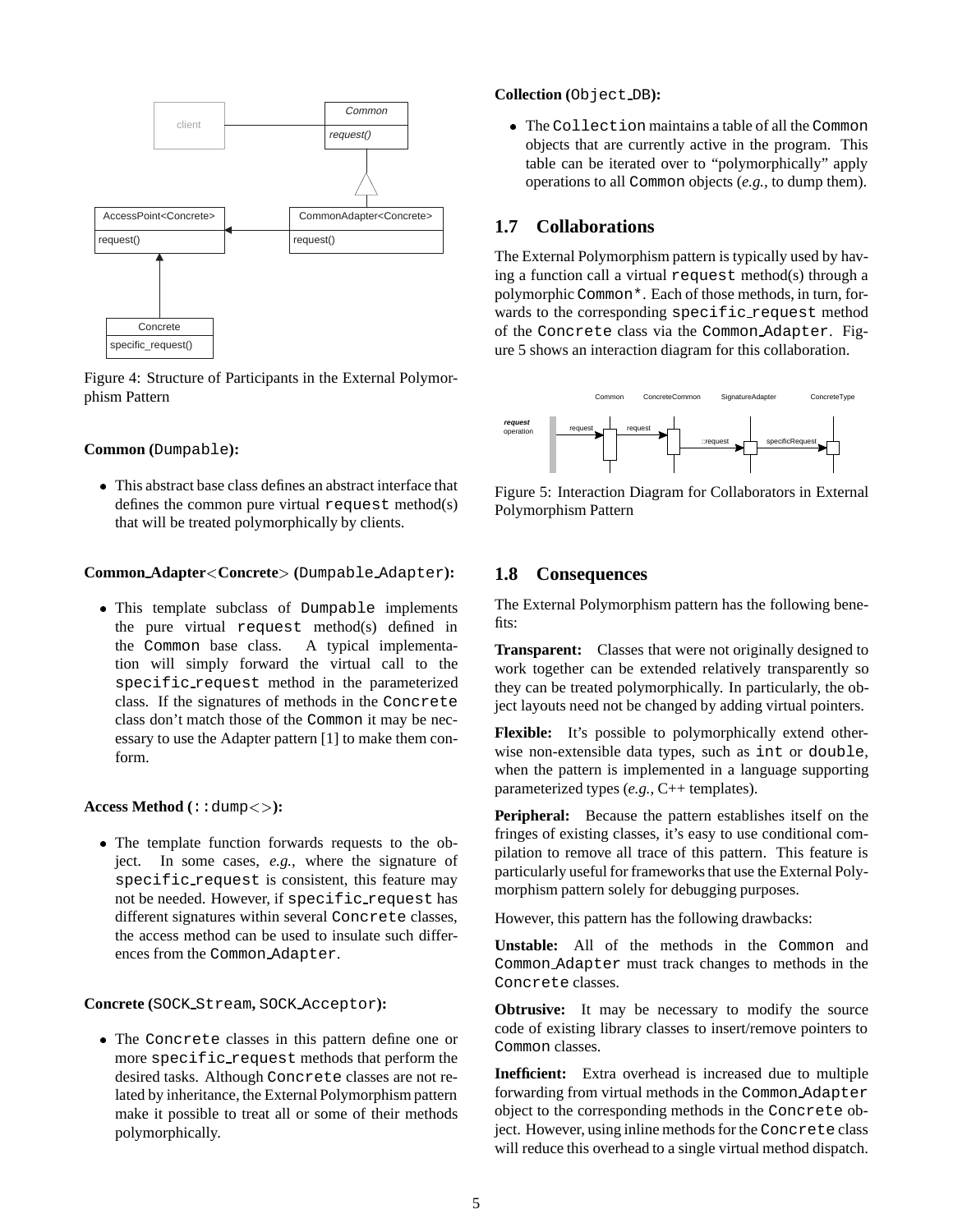**Inconsistent:** Externally Polymorphic methods are not accessible through pointers to the "polymorphized" classes. For instance, in the object model in Figure 3 it's impossible to access dump through a pointer to SOCK Stream. In addition, it is not possible to access other methods from the "polymorphized" classes through a pointer to Dumpable Adapter.

### **1.9 Known Uses**

The External Polymorphism pattern has been used in the following software systems:

- The ACE framework uses the External Polymorphism pattern to allow all ACE objects to be registered with a Singleton in-memory "object database." This database stores the state of all live ACE objects and can be used by debugger to dump this state. Since many ACE classes are concrete data types it was not possible to have them inherit from a common root base class containing virtual methods.
- The External Polymorphism pattern also has been used in custom commercial projects where code libraries from disparate sources were required to have a more common, polymorphic interface. The implementation of the pattern presented a unified interface to classes from a locally-developed library, the ACE library, and various other "commercial" libraries.
- The idea for the "access method (see Section 2.1) came from usage in the OSE class library, by Graham Dumpleton.<sup>2</sup> In OSE, template functions are used to define collating algorithms for ordered lists, etc.

## **1.10 Related Patterns**

The External Polymorphism pattern is similar to the Decorator and Adapter patterns from the Gang of Four (GoF) design patterns catalog [1]. The Decorator pattern dynamically extends an object transparently without using subclassing. When a client uses a Decorated object it thinks it's operating on the actual object, when in fact it operates on the Decorator. The Adapter pattern converts the interface of a class into another interface clients expect. Adapter lets classes work together that couldn't otherwise because of incompatible interfaces.

There are several differences between these two GoF patterns and the External Polymorphism pattern. The Decorator pattern assumes that the classes it adorns are already abstract, *i.e.,* they have virtual methods, which are overridden by the Decorator. In contrast, External Polymorphism adds polymorphism to concrete classes, *i.e.,* classes without virtual methods. In addition, since the Decorator is derived from the class it adorns, it must define all the methods it inherits. In contrast, the ConcreteCommon class in the External Polymorphism pattern need only define the methods in the Concrete class it wants to treat polymorphically.

The External Polymorphism pattern is similar to the GoF Adapter pattern. However, there are subtle but important differences:

**Intents differ:** An Adapter *converts* an interface to something directly usable by a client. External Polymorphism has no intrinsic motivation to convert an interface, but rather to provide a new substrate for accessing similar functionality.

**Layer vs. Peer:** The External Polymorphism pattern creates an entire class hierarchy outside the scope of the concrete classes. Adapter creates new layers within the existing hierarchy.

**Extension vs. Conversion:** The External Polymorphism pattern extends existing interfaces so that similar functionality may be accessed polymorphically. Adapter creates a new interface.

**Behavior vs. Interface:** The External Polymorphism pattern concerns itself mainly with behavior rather than the names associated with certain behaviors.

Finally, the External Polymorphism pattern is similar to the *Polymorphic Actuator* pattern documented and used internally at AG Communication Systems.

# **2 Implementing External Polymorphism in C++**

The steps and considerations necessary to implement the External Polymorphism pattern are described below.

#### **2.1 Implementation Steps**

This section describes how to implement the External Polymorphism pattern by factoring behaviors into an abstract base class, implementing those behaviors in a descendant concrete class, and then performing the following steps:

**1. Identify common polymorphic functionality and define it in an abstract base class:** The key to polymorphic behavior is a common ancestor. Inheritance is typically used when polymorphic behavior is desired. It's not always possible or desirable, however, to use the implementation language's inheritance to achieve polymorphism. For instance, in C++, polymorphic behavior generally requires addition of a vptr a class' internal data structure. To avoid this, the External Polymorphism pattern can be applied.

In either situation, one must first determine the desired shared behaviors and factor them into an abstract base class. This class simply specifies an *interface* for the behaviors, not an implementation, as follows:

<sup>&</sup>lt;sup>2</sup> The OSE class library is written and distributed by Graham Dumpleton. Further information can be found at www.dscpl.com.au/.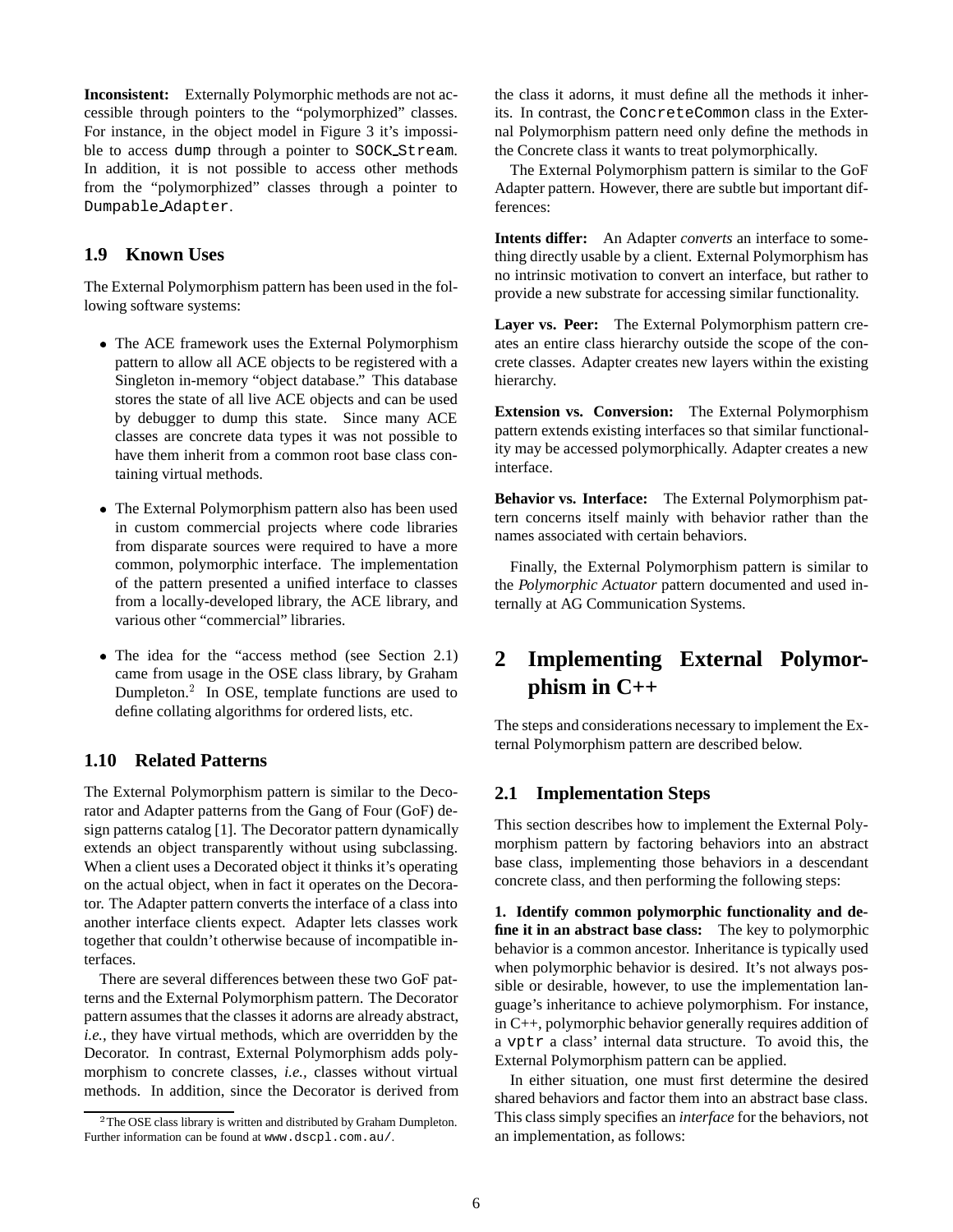```
class Polymorphic_Object
{
public:
 virtual void operation1 () = 0;
 virtual void operation2 () = 0;
  ...
}
```
In some cases it may be desirable to define more than one abstract class, grouping related behaviors by class.

**2. Define an access method for each behavior method:** The abstract base defined in Step #1 above defines the signatures of the behaviors. The actual implementation of the behavior will differ (as one might expect) from concrete class to concrete class. Likewise, names of the interfaces to actual implementations may differ. In all cases, access to the implementation of each shared behavior is provided through a template wrapper function, such as

```
template <class T> void
operation1 (const T *t)
{
  t->operation1_impl (...someargs...);
}
```
which provides a generic, default access method to an implementation named operation impl. Likewise, the approach would be applied for operation2, and any other shared behaviors defined in the Polymorphic Object class.

Names of the interfaces may differ as well. In situations where operation impl is not the correct interface name for some class T, a special-case access method can be provided. Consider a class T1 implementing the required functionality through an interface named *some impl*. The specialcase access method would be defined as

```
void
operation1<T1> (const T1 *t)
{
  t->some_operation1_impl (...args...);
}
```
**3. Define a parameterized adapter, inheriting from the abstract base:** Step #1 defines an abstract base class to aggregate desired polymorphic behaviors. As in languagebased inheritance, concrete descendant classes provide behavior implementation. In the External Polymorphism pattern, a concrete, parameterized adapter serves this purpose.

The parameterized adapter specifies an implementation for each interface defined in the base class Polymorphic Object. Each implementation calls the corresponding access method defined in Step #2, delegating to the access method the task of calling the actual implementation.

The adapter for Polymorphic Object might be written as

```
template <class T>
class Polymorphic_Adapter : public Polymorphic_Object
{
public:
  Polymorphic_Adapter (T *t) : this_(t) { }
```

```
virtual void operation1 (void) {
    // delegate!
    operation1<T> (this_);
  }
  virtual void operation2 (void) {
    // delegate!
    operation2<T> (this_);
  }
  ...
private:
  // Make the constructor private to ensure
  // that this_ is always set.
  Polymorphic_Adapter ();
  T *this_;
}
```
**4. Change the application to reference through the abstract base:** All facilities are now in place for the application to treat disparate classes as if they share a common ancestor. This can be done by creating instances of Polymorphic Adapter that are parameterized over different types T, and managing those instances solely through a pointer to the abstract base, Polymorphic Object.

It should be noted that the External Polymorphism pattern is really no different from managing concrete descendants in "normal" inheritance/polymorphism. The main differences is that the parameterization and additional layer of indirection is provided by the access method template function.

#### **2.2 Implementation Considerations**

The following issue arises when implementing the External Polymorphism pattern.

**Transparency:** The scheme shown in Section 1.4 is not entirely transparent to the concrete class T. In particular, the SOCK Stream's constructor and destructor must be revised slightly to register and de-register instances with Object DB, as follows:

```
SOCK_Stream::SOCK_Stream (void)
{
 Object_DB::instance ()->register_object
    (new Dumpable_Adapter<SOCK_Stream> (this));
  // ...
}
SOCK_Stream::˜SOCK_Stream (void)
{
  // ...
  Object_DB::instance ()->remove_object
    ((void*) this);
}
```
Therefore, this solution isn't suitable for transparently registering objects in binary-only libraries.

Note, however, that the changes shown above don't require the SOCK Stream to inherit from a common class. Neither do they change the storage layout of SOCK Stream instances. Moreover, it's possible to use macros to conditionally include this feature at compile-time, as follows: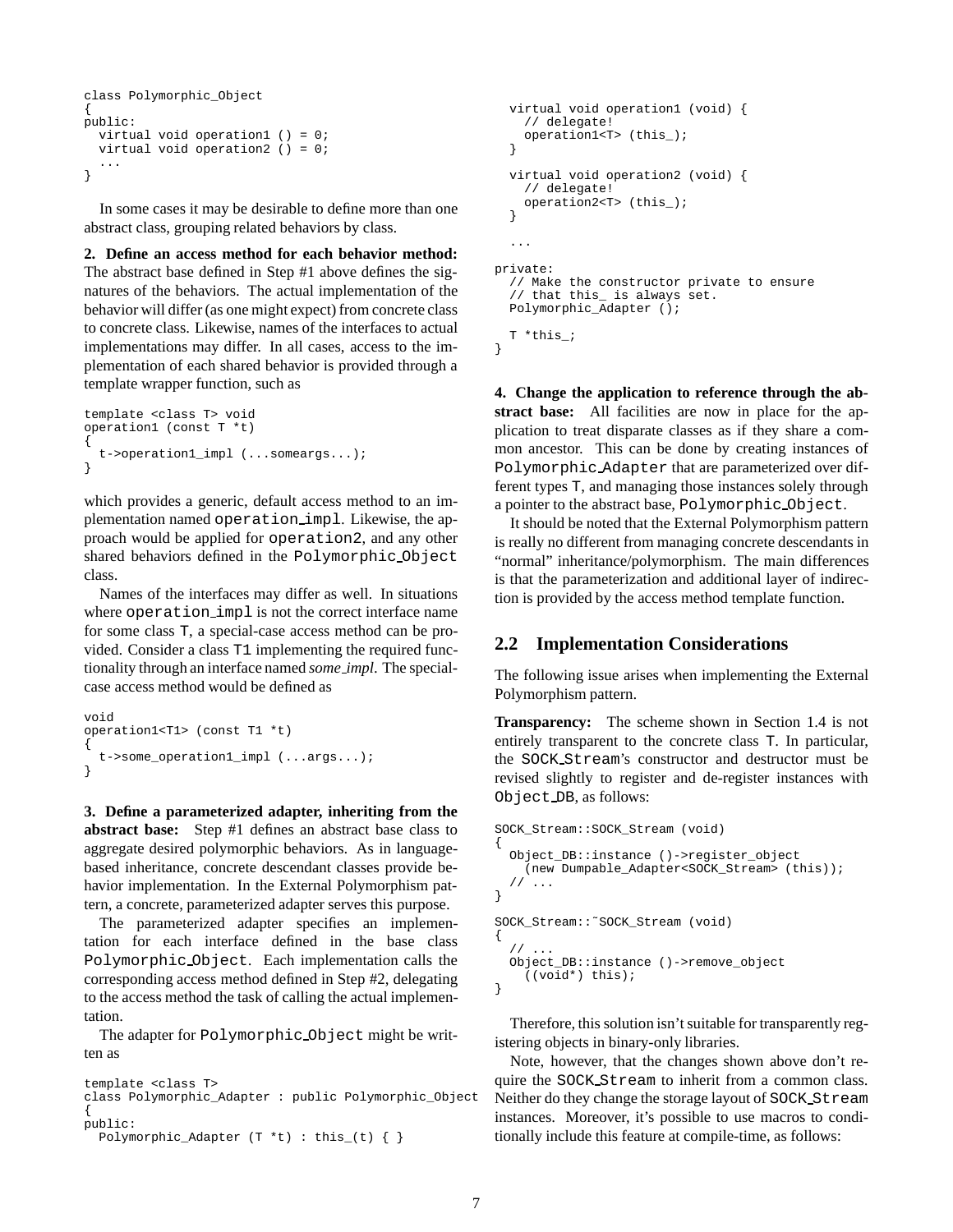```
#if defined (DEBUGGING)
#define REGISTER_OBJECT(CLASS) \
  Object_DB::instance ()->register_object \
    (new Dumpable_Adapter<CLASS> (this))
#define REMOVE_OBJECT \
 Object DB::instance ()->remove object \
    ((void*) this)
#else
#define REGISTER_OBJECT(CLASS)
#define REMOVE_OBJECT
#endif /* DEBUGGING */
SOCK_Stream::SOCK_Stream (void)
{
 REGISTER_OBJECT (SOCK_Stream);
  // ...
}
SOCK_Stream::˜SOCK_Stream (void)
{
  //...
  REMOVE_OBJECT (SOCK_Stream);
}
```
#### **2.3 Sample Code**

The following code was adapted<sup>3</sup> from the ACE framework, which is an object-oriented toolkit for developing communication software [2]. This code illustrates how to use the External Polymorphism pattern to implement a mechanism that registers all live ACE objects with a central in-memory object database. Applications can dump the state of all live ACE objects, *e.g.,* from within a debugger.

There are several interesting aspects to this design:

- It uses the External Polymorphism pattern to avoid having to derive all ACE classes from a common base class with virtual methods. This design is crucial to avoid unnecessary overhead. In addition, there is no additional space added to ACE objects. This design is crucial to maintain binary layout compatibility.
- This mechanism can be conditionally compiled to completely disable External Polymorphism entirely. Moreover, by using macros there are relatively few changes to ACE code.
- This mechanism copes with single-inheritance hierarchies of dumpable classes. In such cases we typically want only one dump, corresponding to the most derived instance.<sup>4</sup> Note, however, that this scheme doesn't generalize to work with multiple-inheritance or virtual base classes.

## **2.4 The Dumpable Class**

The Dumpable class defines a uniform interface for all object dumping:

```
class Dumpable
{
friend class Object_DB;
friend class Dumpable_Ptr;
public:
```

```
Dumpable (const void *);
  // This pure virtual method must be
  // filled in by a subclass.
  virtual void dump (void) const = 0;
protected:
  virtual ˜Dumpable (void);
private:
 const void *this_;
};
```
The implementations of these methods are relatively straightforward:

```
Dumpable::˜Dumpable (void) {}
Dumpable::Dumpable (const void *this_ptr)
  : this_ (this_ptr)
{
}
```
## **2.5 The Dumpable Ptr Class**

The Dumpable Ptr is a smart pointer stored in the inmemory object database Object DB. The pointee (if any) is deleted when reassigned.

```
class Dumpable_Ptr
{
public:
 Dumpable_Ptr (const Dumpable *dumper = 0);
  // Smart pointer delegation method.
  const Dumpable *operator->() const;
  // Assignment operator.
 void operator= (const Dumpable *dumper) const;
private:
  // Points to the actual Dumpable.
  const Dumpable *dumper_;
};
```
The Dumpable Ptr is defined to cope with hierarchies of dumpable classes. In such cases we typically want only one dump, corresponding to the most derived instance. To achieve this, the handle registered for the subobject corresponding to the base class is destroyed. Therefore, on destruction of the subobject its handle won't exist any more, so we'll have to check for that.

The Dumpable Ptr methods are implemented below. Once again, these are not tricky:

```
Dumpable_Ptr::Dumpable_Ptr (const Dumpable *dumper)
  : dumper_ (dumper)
{
```

```
}
const Dumpable *
Dumpable_Ptr::operator->() const
{
 return this->dumper_;
}
void
Dumpable_Ptr::operator= (const Dumpable *dumper) const
{
  if (this->dumper_ != dumper) {
    delete (Dumpable_Ptr*) this->dumper_;
    ((Dumpable_Ptr*) this)->dumper_ = dumper;
  }
}
```
<sup>&</sup>lt;sup>3</sup>The original code does not utilize STL in its operations.

<sup>&</sup>lt;sup>4</sup> Thanks to Christian Millour for illustrating how to do this.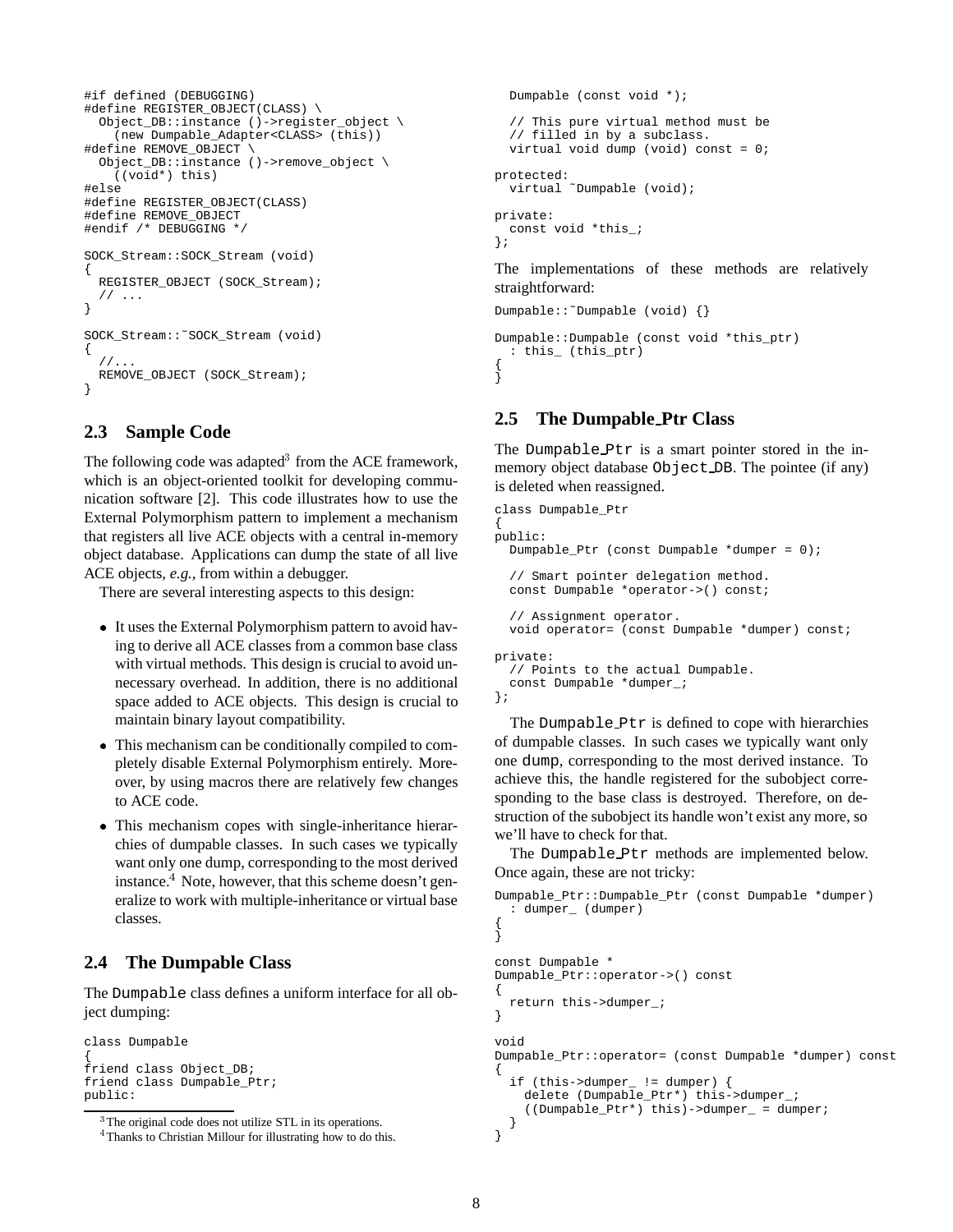### **2.6 The Object Database (Object DB) Class**

The Object DB class is the Singleton object database that keeps track of all live objects. Instances must be registered with the database using the register object method, and subsequently removed using remove object. The entire database can be traversed and registered objects dumped using dump\_objects.

```
class Object_DB
{
public:
  // Iterates through the entire set of
  // registered objects and dumps their state.
 void dump_objects (void);
  // Add the tuple <dumper, this_> to
  // the list of registered objects.
  void register_object
    (const Dumpable *dumper);
  // Use 'this_' to locate and remove
  // the associated 'dumper' from the
  // list of registered ACE objects.
  void remove object (const void *this );
  // Factory method to get the singleton database
  static Object_DB *Object_DB::instance (void);
private:
  // Singleton instance of this class.
  static Object_DB *instance_;
  // Ensure we have a Singleton (nobody
  // can create instances but this class)
  Object_DB (void);
  struct Tuple
  {
    // Pointer to the registered C++ object.
    const void *this_;
    // Smart pointer to the Dumpable
    // object associated with this_.
    const Dumpable_Ptr dumper_;
  };
  typedef vector<Tuple> TupleVector;
  // Holds all registered C++ objects.
 TupleVector object table ;
};
```
The instance method, along with the private constructor, enforces the policy that Object DB is a singleton. Note that this implementation does not protect itself against concurrent access; however, we can easily apply the *Double-Checked Locking Pattern*[9] to achieve that.

```
Object_DB *
Object_DB::instance (void)
{
  // For thread safety we would employ
    // double-checked locking, but not now.
  if (Object_DB::instance_ == 0)
    Object_DB::instance_ = new Object_DB;
  return Object_DB::instance_;
}
```
The dump objects method traverses the database and calls the dump method on each registered instance.

```
// Dump all the live objects registered
```

```
// with the Object_DB Singleton.
void
Object_DB::dump_objects (void)
{
  // A "funcstruct" to dump what's in a tuple
  struct DumpTuple {
   bool operator ()(const Tuple &t) {
     t.dumper_->dump ();
    }
  };
  for_each (this->object_table_.begin (),
            this->object_table_.end (),
            DumpTuple ();
}
```
An object's lifecycle with respect to the database is managed by the following methods which register and remove instances from the database. An STL-style predicate function is used to compare for equality (see code comments for details).

```
// STL predicate function object to determine
// if the 'this_' member in two Tuples is
// equal. This will be useful throughout.
struct thisMemberEqual :
   public binary_function<Tuple, Tuple, bool> {
 bool operator ()(const Tuple &t1,
                  const Tuple &t2) const {
    return t1.this_ == t2.this_;
 }
};
// This method registers a new <dumper>. It
// detects duplicates and simply overwrites them.
void
Object_DB::register_object (const Dumpable *dumper)
{
 TupleVector::iterator slot;
 slot = find_if (this->object_table_.begin (),
                  this->object_table_.end (),
                  bind2nd (thisMemberEqual (), dumper));
 if (slot == this->object_table_.end ())
    // Reached the end and didn't find it, so append
    this->object_table_.push_back (*dumper);
 else
    // Found this already--replace
    *slot = *dumper; // Silently replace the duplicate
}
void
Object_DB::remove_object (const void *this_ptr)
{
 Dumpable d (this_ptr);
  (void) remove_if (this->object_table_.begin (),
                    this->object_table_.end (),
                    bind2nd (thisMemberEqual (), d));
}
```

```
Object_DB *Object_DB::instance_ = 0;
```
#### **2.7 The Dumpable Adapter Class**

This class inherits the interface of the abstract Dumpable class and is instantiated with the implementation of the concrete component class Concrete. This design is similar to the Adapter and Decorator patterns [1]. Note that class Concrete need not inherit from a common class since Dumpable provides the uniform virtual interface.

```
template <class Concrete>
```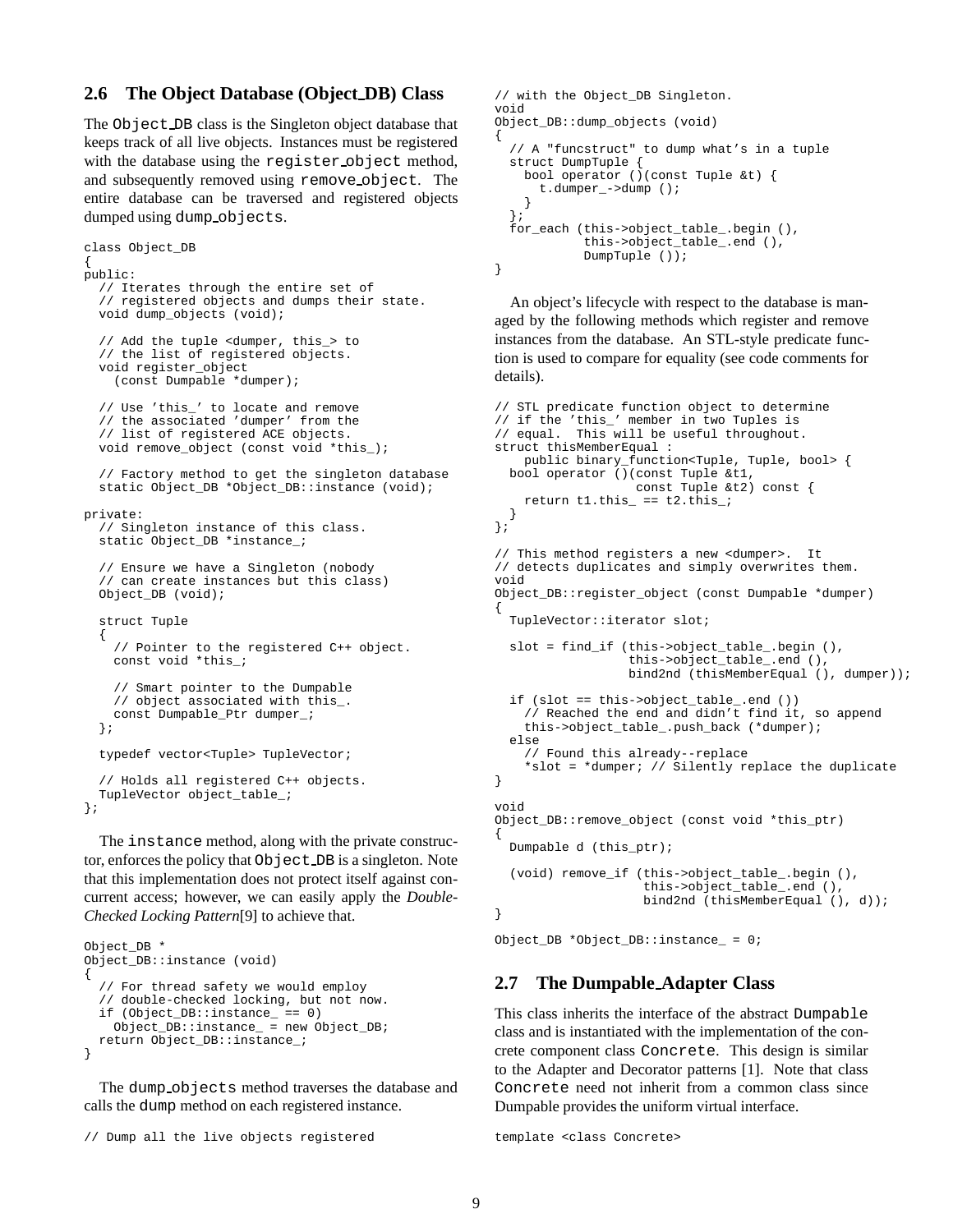```
class Dumpable_Adapter : public Dumpable
{
public:
 Dumpable_Adapter (const Concrete *t);
  // Concrete dump method (simply delegates to
  // the <dump> method of <class Concrete>).
  virtual void dump (void) const;
  // Delegate to methods in the Concrete class.
  Concrete *operator->();
private:
  // Pointer to <this> of <class Concrete>
  const Concrete *this_;
```
};

The Dumpable Adapter methods are implemented as follows:

```
template <class Concrete>
Dumpable_Adapter<Concrete>::Dumpable_Adapter
  [const] Concrete *t)
  : this_ (t), Dumpable ((const void*) t)
{
}
template <class Concrete> Concrete *
Dumpable_Adapter<Concrete>::operator->()
{
 return (Concrete*) this->this_;
}
template <class Concrete> void
Dumpable_Adapter<Concrete>::dump (void) const
{
  this->this_->dump<Concrete> (this_);
}
```
The critical "glue" between the external class hierarchy and the existing class hierarchy is the *access method*, which is defined for the dump method as follows:

```
template <class Concrete> void
dump<Concrete> (const Concrete* t)
{
  t->dump ();
}
```
Since it may not always be desireable to have this debugging hierarchy compiled in, we created some useful macros for conditionally compiling this implementation of External Polymorphism into an application or framework:

```
#if defined (DEBUGGING)
#define REGISTER_OBJECT(CLASS) \
        Object_DB::instance ()->register_object
          (new Dumpable_Adapter<CLASS> (this));
#define REMOVE_OBJECT \
        Object_DB::instance ()->remove_object
          ((void*) this);
#else
#define REGISTER_OBJECT(CLASS)
#define REMOVE_OBJECT
#endif /* DEBUGGING */
```
## **2.8 The Use Case**

The following code illustrates how the Dumpable mechanisms are integrated into ACE components like the SOCK Acceptor and SOCK Stream.

```
class SOCK
{
public:
  SOCK (void) { REGISTER_OBJECT (SOCK); }
   ˜SOCK (void) { REMOVE_OBJECT; }
  void dump (void) const {
    cerr << "hello from SOCK = "
         << this << endl;
  }
  // ...
};
class SOCK_Acceptor : public SOCK
{
public:
  SOCK_Acceptor (void) {
    REGISTER_OBJECT (SOCK_Acceptor);
  }
   ˜SOCK_Acceptor (void) { REMOVE_OBJECT; }
  void dump (void) const {
   cerr << "hello from SOCK_Acceptor = "
         << this << endl;
  }
  // ...
};
class SOCK_Stream : public SOCK
{
public:
  SOCK_Stream (void) {
    REGISTER_OBJECT (SOCK_Stream);
  }
   ˜SOCK_Stream (void) { REMOVE_OBJECT; }
  void dump (void) const {
    cerr << "hello from SOCK_Stream = "
         << this << endl;
  }
  // ...
};
int
main (void)
\mathcal{L}_{\mathcal{A}}SOCK sock;
  // Note that the SOCK superclass is *not*
  // printed for SOCK_Stream or SOCK_Acceptor.
  // because of the smart pointer Dumpable_Ptr.
  SOCK_Stream stream;
  SOCK_Acceptor acceptor;
  Object_DB::instance ()->dump_objects ();
  {
    SOCK sock;
    // Note that the SOCK superclass is *not*
    // printed for SOCK_Stream or SOCK_Acceptor.
    SOCK_Stream stream;
    SOCK_Acceptor acceptor;
    Object_DB::instance ()->dump_objects ();
  }
  Object_DB::instance ()->dump_objects ();
  return 0;
}
```
## **2.9 Variants**

The Object DB that maintains the live objects can be implemented using the GoF Command Pattern. In this case, the Object DB::register object method is implemented by "attaching" a new Command. This Command contains the object and its dump method. When an